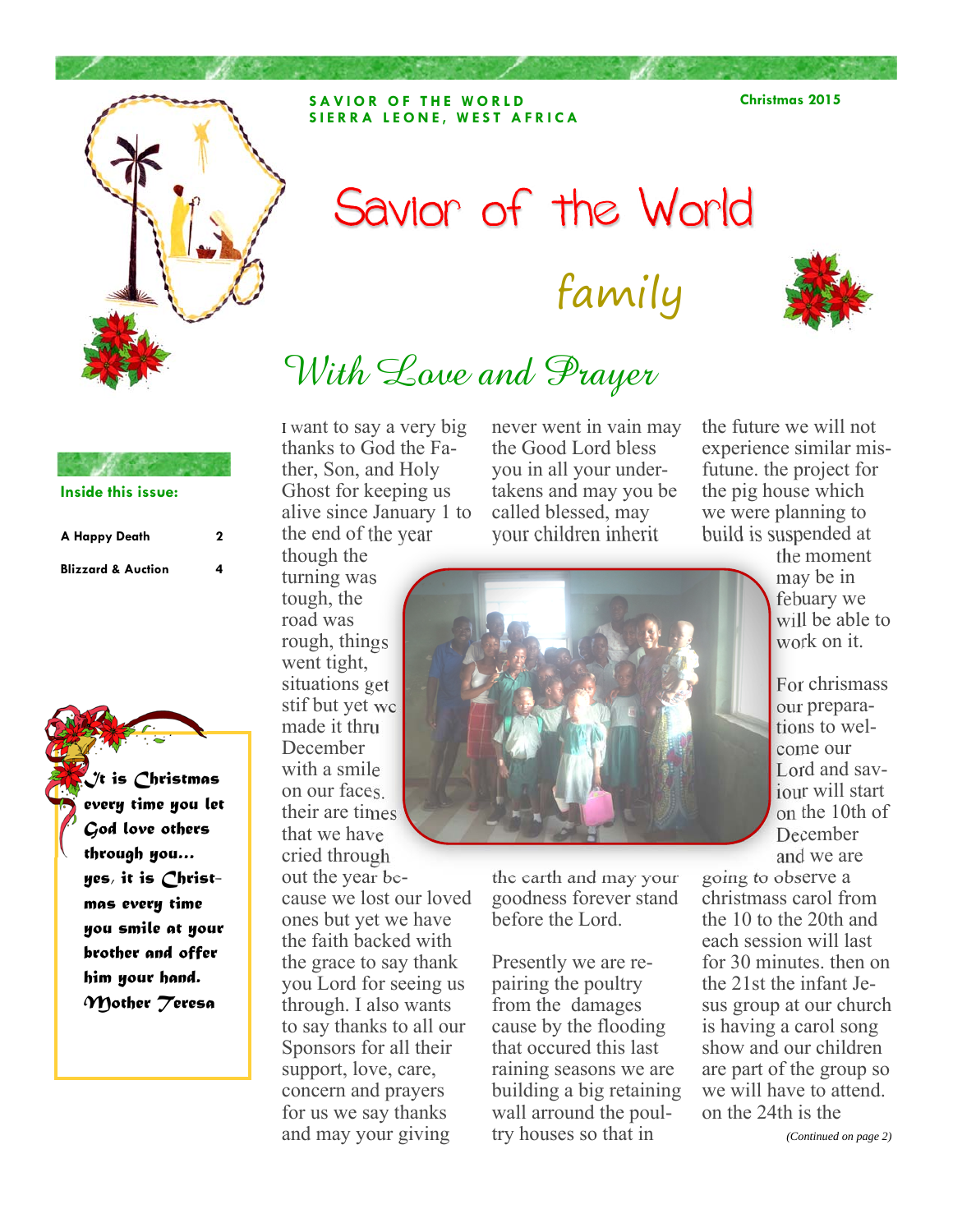

## With Love and Prayer



**Some of the children with Kadiatu (KK), Louisa's sister and assistant. From the top left to right: James, Alpha, Salu, Kadiatu, Fatmata, Alex, Abdul, Ramatu, Samuel, Mariama, Princess, Sia, Irenie, Ahmed, Emmanuel, Noella, Foday, and Joseph** 

chrismass vigil and we will attend that Mass it will end 12 mid night. in the morning is Chrismass if God so willing we will have some decorations on

*(Continued from page 1)* and a party for all the children. If their are gifts we will give the children and do things to have some fun. So far this is how we want to spend the chrismass

> i got clothing for all of the children already and i am going to paint the house with a better paint not the one that worn out. but i dont know if you will send us any thing for food for christmass and decorations or gifts of any kind. we are asking for anything as anything will make a difference. i just wants to make

them more happier and i want this chrismass to be a difference because we have all went through a lot

We pray that your chrismass will be full with joy and happiness

With love and prayer,

Louisa & Children

## **A Happy Death (Continued from Aug 2105)**

The good angel said, "Name him."

The devil replied, "I don't know his name."

Dear Brothers and Sisters of the Savior of the World Family,

May the Peace of our Lord Jesus be with you, now and always!

Dearest friends, all of us yearn for the eternal joy of heaven. Yet there may be moments that unsettle us – moments when we discover that we have offended, humiliated, betrayed, or insulted someone for whom Jesus has an

extraordinarily tender love. Maybe we have insulted Jesus by our thoughts, choices, words or actions – behaviors and attitudes that do not correspond to the pure and noble love that Jesus, our Redeemer, hopes from us.

In his Letter to the Romans, chapter five, verse five, St. Paul reveals to us that Jesus pours forth his pure and noble love

into our hearts by giving us the Holy Spirit. We are capable of the eternal joy that Jesus is wishing to share with us because we are capable of loving not according to the pushes and pulls of selfishness but rather according to the gentle touches of Jesus' Spirit – compassionate touches, merciful touches, the touches that en-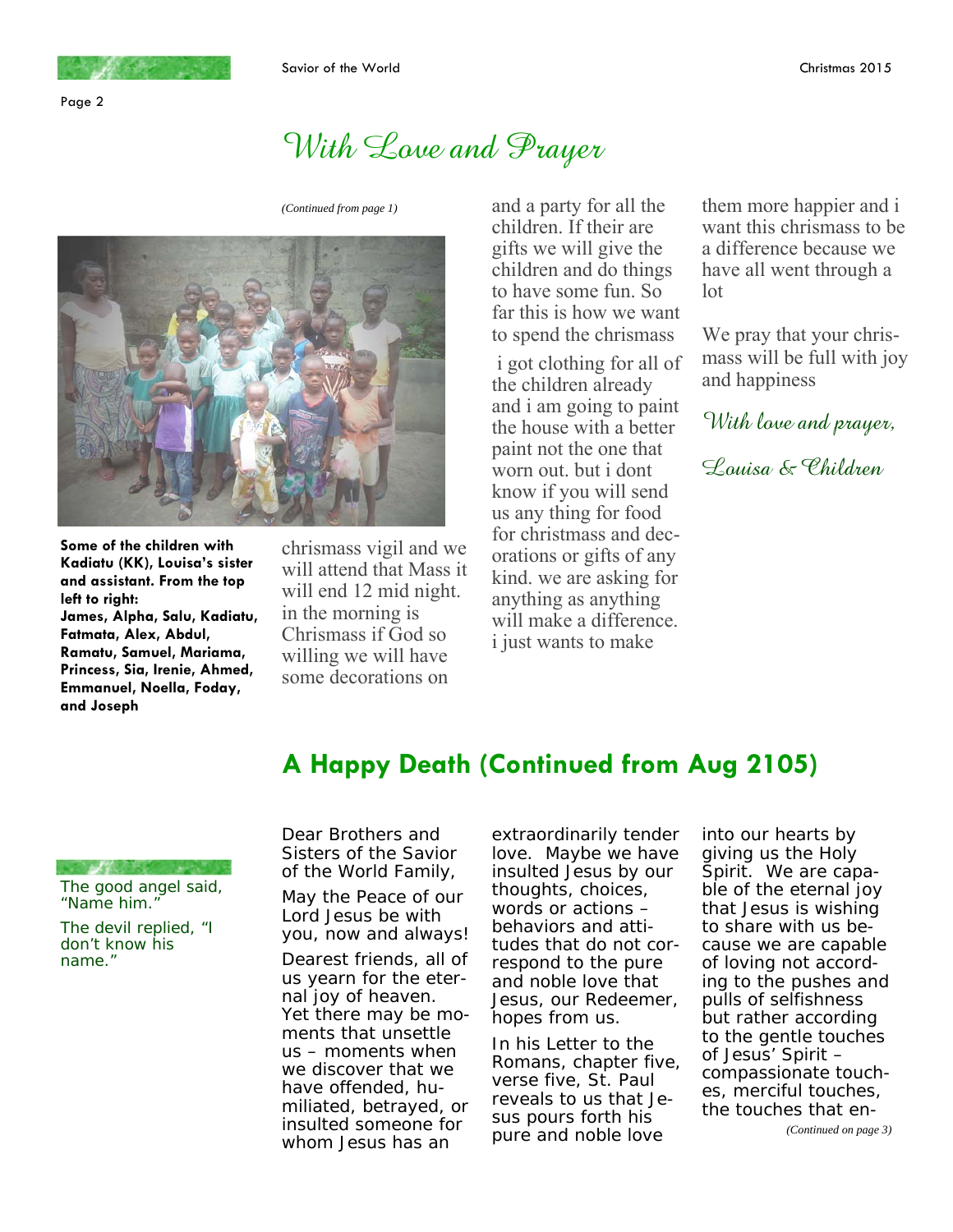Page 3

### **A Happy Death**

courage and give consolation.

As you may remember St. Bridget was a woman of gentleness and compassion – she was also frightened to think of what may be happening to her son Charles in the afterlife when he died in quite disgraceful circumstances. But Church authority has confirmed that Bridget received special gifts from our Mother, the Blessed Virgin Mary. One of those gifts was a vision: Mary and her divine Son Jesus accepted Bridget as an eyewitness to her son's particular judgment, the kind of judgment that each one of us may expect to endure after our death.

Bridget could see that her son Charles was trembling with fear as he stood in the presence of Jesus, Mary, a good angel and the devil.

The devil tried to claim the right to bring Charles' soul from this world to the afterlife, but our Blessed Mother Mary reminded her son Jesus that Charles had prayed many times during his life: "Holy Mary, Mother of God, pray for us sinners now and – at the

*(Continued from page 2)* hour of our death." So at the hour of his death, Mary was there to bring his soul to Jesus.

> The devil tried to use the mortal sins Charles had committed during his life as evidence that he deserved to suffer eternally in hell. When the good angel asked him to name the mortal sins the devil could not remember even a single one because Charles had received absolution for the mortal sins he had committed; and God forgave him the sins that he intended to confess even if he did not have the opportunity to see the priest.

The devil tried to use the thousands of venial sins that Charles had committed as rock-solid evidence that Charles belonged in hell.

The good angel told the devil to name the venial sins that would bring upon Charles' head a guilty verdict and so condemn him to eternal punishment. The devil responded, "I cannot name any of his venial sins."

The good angel said to him in reply: "That's right: you cannot name any of his venial sins because God has forgiven all of them – those sins are gone. Charles had his moments when he acted with generosity, compassion and charity towards needy people. He prayed. Most important of all, his mother Bridget interceded for him with prayer and weeping. His mother's tears accomplished a great work of mercy within her son's heart and soul."

The devil did not give up. "There were many moments when Charles had a good intention of doing something – for example, go on pilgrimage to the Holy Land or go to live with him mother who longed to be with him – but Charles did not put his good intentions into practical action. The way to hell is paved with good intentions."

The good angel responded: "There is an important fact about God's will that you are forgetting. If a man or woman has an intention of doing something that is good and noble in God's sight, but for some reason does not have the opportunity to put that intention into action, God not only accepts it as a morally good desire but God accepts it as an action already accomplished."

The devil tried one more time to swing the judgment about Charles' eternity towards himself: "Just think of Charles' name and you will know that he belongs with me and my demons in hell."

The good angel said, "Name him."

The devil replied, "I don't know his name."

The good angel responded: "That's right – you don't know his name. In heaven, we shall call him 'Son of Tears'. This man is destined to enjoy eternal life as a grace that God is giving him, a grace of compassion flowing with profusion from the Sacred Heart. The tears of this young man's mother have touched the Heart of God, the Savior Jesus Christ, who is Lord of every child, woman and man – he is the Savior of the World, the source of the joy that lasts forever and ever. Alleluia!

*Fr. Umuhozanimana*